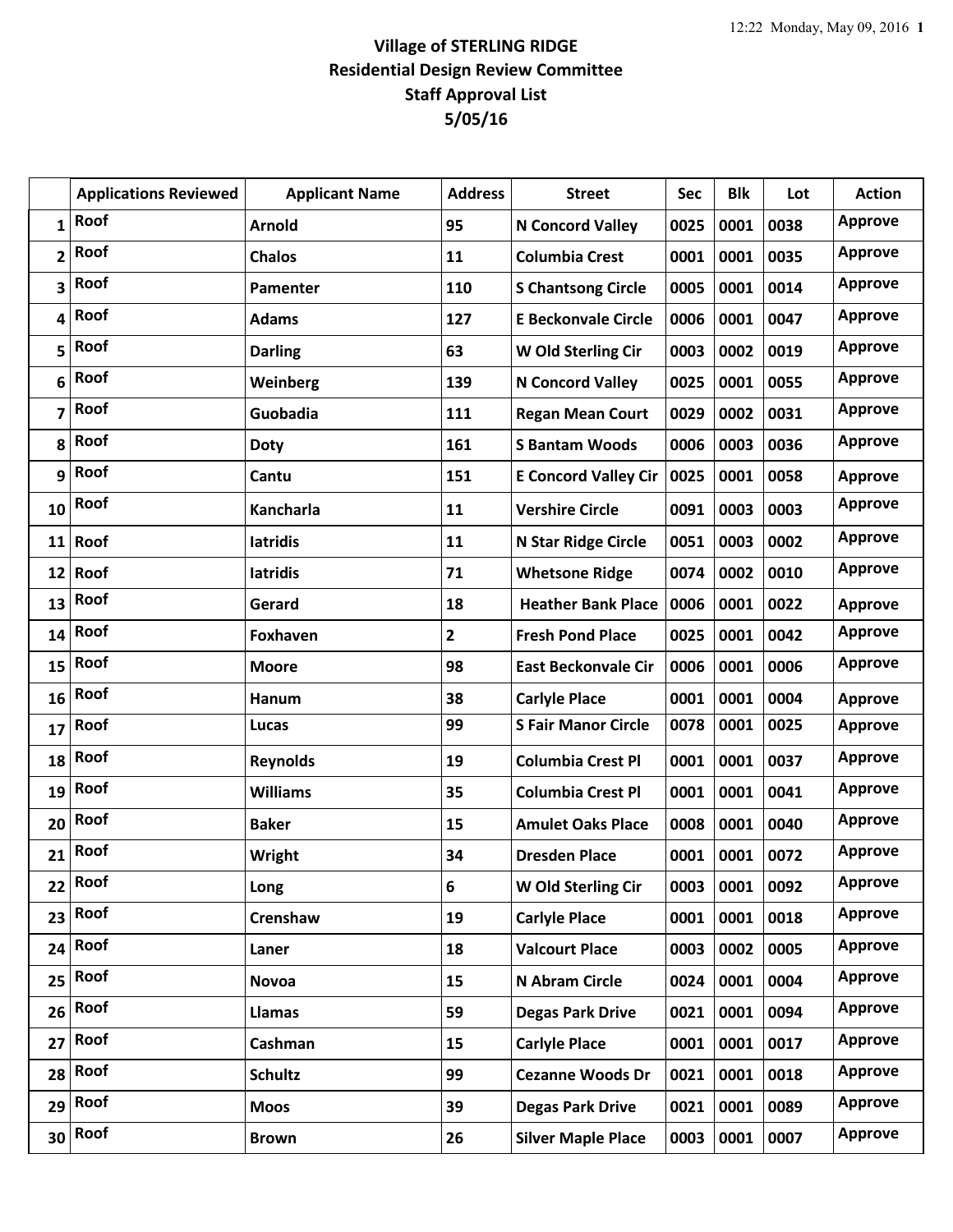|    | <b>Color Change</b> | <b>Investment Management</b>            |                         |                            |      |      |      | <b>Approve</b> |
|----|---------------------|-----------------------------------------|-------------------------|----------------------------|------|------|------|----------------|
| 31 |                     | Company                                 | 2                       | <b>Nestlewood Place</b>    | 0060 | 0001 | 0065 |                |
| 32 | <b>Color Change</b> | <b>Investment Management</b><br>Company | 3                       | <b>Nestlewood Place</b>    | 0060 | 0001 | 0066 | <b>Approve</b> |
| 33 | <b>Color Change</b> | <b>Investment Management</b><br>Company | 6                       | <b>Nestlewood Place</b>    | 0060 | 0001 | 0064 | <b>Approve</b> |
| 34 | <b>Color Change</b> | <b>Investment Management</b><br>Company | 10                      | <b>Nestlewood Place</b>    | 0060 | 0001 | 0063 | <b>Approve</b> |
| 35 | <b>Color Change</b> | <b>Investment Management</b><br>Company | 15                      | <b>Nestlewood Place</b>    | 0060 | 0001 | 0069 | <b>Approve</b> |
| 36 | <b>Color Change</b> | <b>Investment Management</b><br>Company | 19                      | <b>Nestlewood Place</b>    | 0060 | 0001 | 0070 | <b>Approve</b> |
| 37 | <b>Color Change</b> | <b>Investment Management</b><br>Company | 31                      | <b>Nestlewood Place</b>    | 0060 | 0001 | 0073 | <b>Approve</b> |
| 38 | <b>Color Change</b> | <b>Investment Management</b><br>Company | 35                      | <b>Nestlewood Place</b>    | 0060 | 0001 | 0074 | <b>Approve</b> |
| 39 | <b>Color Change</b> | <b>Investment Management</b><br>Company | $\overline{\mathbf{z}}$ | <b>Nestlewood Place</b>    | 0060 | 0001 | 0067 | <b>Approve</b> |
| 40 | <b>Color Change</b> | <b>Investment Management</b><br>Company | 11                      | <b>Nestlewood Place</b>    | 0060 | 0001 | 0068 | <b>Approve</b> |
| 41 | <b>Color Change</b> | <b>Investment Management</b><br>Company | 22                      | <b>Nestlewood Place</b>    | 0060 | 0001 | 0060 | <b>Approve</b> |
| 42 | <b>Color Change</b> | <b>Investment Management</b><br>Company | 30                      | <b>Nestlewood Place</b>    | 0060 | 0001 | 0059 | <b>Approve</b> |
| 43 | <b>Color Change</b> | <b>Investment Management</b><br>Company | 23                      | <b>Nestlewood Place</b>    | 0060 | 0001 | 0071 | <b>Approve</b> |
| 44 | <b>Color Change</b> | <b>Investment Management</b><br>Company | 27                      | <b>Nestlewood Place</b>    | 0060 | 0001 | 0072 | <b>Approve</b> |
| 45 | <b>Color Change</b> | <b>Investment Management</b><br>Company | 34                      | <b>Nestlewood Place</b>    | 0060 | 0001 | 0058 | <b>Approve</b> |
| 46 | <b>Color Change</b> | <b>Investment Management</b><br>Company | 38                      | <b>Nestlewood Place</b>    | 0060 | 0001 | 0057 | <b>Approve</b> |
| 47 | <b>Color Change</b> | <b>Investment Management</b><br>Company | 14                      | <b>Nestlewood Place</b>    | 0060 | 0001 | 0062 | <b>Approve</b> |
| 48 | <b>Color Change</b> | <b>Investment Management</b><br>Company | 18                      | <b>Nestlewood Place</b>    | 0060 | 0001 | 0061 | <b>Approve</b> |
| 49 | <b>Color Change</b> | <b>Investment Management</b><br>Company | 39                      | <b>Nestlewood Place</b>    | 0060 | 0001 | 0075 | <b>Approve</b> |
| 50 | <b>Color Change</b> | <b>Investment Management</b><br>Company | 43                      | <b>Nestlewood Place</b>    | 0060 | 0001 | 0076 | <b>Approve</b> |
| 51 | <b>Color Change</b> | <b>Investment Management</b><br>Company | 15                      | <b>Aquiline Oaks Place</b> | 0060 | 0001 | 0051 | <b>Approve</b> |
| 52 | <b>Color Change</b> | <b>Investment Management</b><br>Company | 19                      | <b>Aquiline Oaks Place</b> | 0060 | 0001 | 0052 | <b>Approve</b> |
| 53 | <b>Color Change</b> | <b>Investment Management</b><br>Company | $\overline{2}$          | <b>Aquiline Oaks Place</b> | 0060 | 0001 | 0048 | <b>Approve</b> |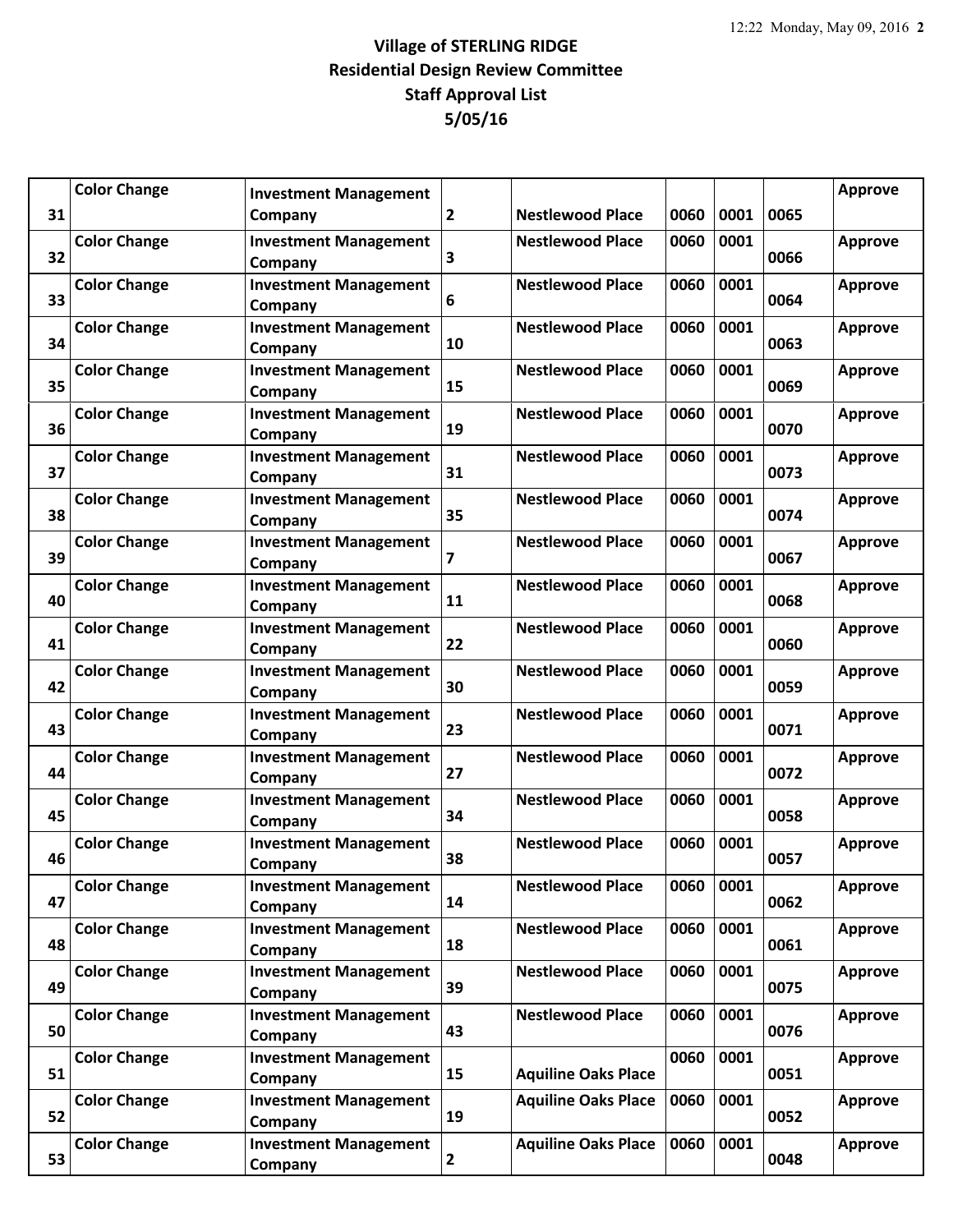| 54 | <b>Color Change</b> | <b>Investment Management</b><br>Company | 6   | <b>Aquiline Oaks Place</b> | 0060 | 0001 | 0047 | <b>Approve</b> |
|----|---------------------|-----------------------------------------|-----|----------------------------|------|------|------|----------------|
| 55 | <b>Color Change</b> | <b>Investment Management</b><br>Company | 10  | <b>Aquiline Oaks Place</b> | 0060 | 0001 | 0046 | <b>Approve</b> |
| 56 | <b>Color Change</b> | <b>Investment Management</b><br>Company | 14  | <b>Aquiline Oaks Place</b> | 0060 | 0001 | 0045 | <b>Approve</b> |
| 57 | <b>Color Change</b> | <b>Investment Management</b><br>Company | 23  | <b>Aquiline Oaks Place</b> | 0060 | 0001 | 0053 | <b>Approve</b> |
| 58 | <b>Color Change</b> | <b>Investment Management</b><br>Company | 27  | <b>Aquiline Oaks Place</b> | 0060 | 0001 | 0054 | <b>Approve</b> |
| 59 | <b>Color Change</b> | <b>Investment Management</b><br>Company | 31  | <b>Aquiline Oaks Place</b> | 0060 | 0001 | 0055 | <b>Approve</b> |
| 60 | <b>Color Change</b> | <b>Investment Management</b><br>Company | 35  | <b>Aquiline Oaks Place</b> | 0060 | 0001 | 0056 | <b>Approve</b> |
| 61 | <b>Color Change</b> | <b>Investment Management</b><br>Company | 7   | <b>Aquiline Oaks Place</b> | 0060 | 0001 | 0049 | <b>Approve</b> |
| 62 | <b>Color Change</b> | <b>Investment Management</b><br>Company | 11  | <b>Aquiline Oaks Place</b> | 0060 | 0001 | 0050 | <b>Approve</b> |
| 63 | <b>Color Change</b> | <b>Investment Management</b><br>Company | 26  | <b>Aquiline Oaks Place</b> | 0060 | 0001 | 0044 | <b>Approve</b> |
| 64 | <b>Color Change</b> | <b>Investment Management</b><br>Company | 30  | <b>Aquiline Oaks Place</b> | 0060 | 0001 | 0043 | <b>Approve</b> |
| 65 | <b>Color Change</b> | <b>Investment Management</b><br>Company | 19  | <b>S Burberry Park</b>     | 0060 | 0001 | 0041 | <b>Approve</b> |
| 66 | <b>Color Change</b> | <b>Investment Management</b><br>Company | 23  | <b>S Burberry Park</b>     | 0060 | 0001 | 0042 | <b>Approve</b> |
| 67 | <b>Color Change</b> | <b>Investment Management</b><br>Company | 3   | <b>S Burberry Park</b>     | 0060 | 0001 | 0037 | <b>Approve</b> |
| 68 | <b>Color Change</b> | <b>Investment Management</b><br>Company | 7   | <b>S Burberry Park</b>     | 0060 | 0001 | 0038 | <b>Approve</b> |
| 69 | <b>Color Change</b> | <b>Investment Management</b><br>Company | 11  | <b>S Burberry Park</b>     | 0060 | 0001 | 0039 | <b>Approve</b> |
| 70 | <b>Color Change</b> | <b>Investment Management</b><br>Company | 15  | <b>S Burberry Park</b>     | 0060 | 0001 | 0040 | <b>Approve</b> |
| 71 | <b>Color Change</b> | <b>Investment Management</b><br>Company | 3   | <b>Benedict Canyon</b>     | 0060 | 0001 | 0001 | <b>Approve</b> |
| 72 | <b>Color Change</b> | <b>Investment Management</b><br>Company | 7   | <b>Benedict Canyon</b>     | 0060 | 0001 | 0002 | <b>Approve</b> |
| 73 | <b>Color Change</b> | <b>Investment Management</b><br>Company | 27  | <b>Benedict Canyon</b>     | 0060 | 0001 | 0007 | <b>Approve</b> |
| 74 | <b>Color Change</b> | <b>Investment Management</b><br>Company | 31  | <b>Benedict Canyon</b>     | 0060 | 0001 | 0008 | <b>Approve</b> |
| 75 | <b>Color Change</b> | <b>Investment Management</b><br>Company | 99  | <b>Benedict Canyon</b>     | 0060 | 0001 | 0025 | <b>Approve</b> |
| 76 | <b>Color Change</b> | <b>Investment Management</b><br>Company | 103 | <b>Benedict Canyon</b>     | 0060 | 0001 | 0026 | Approve        |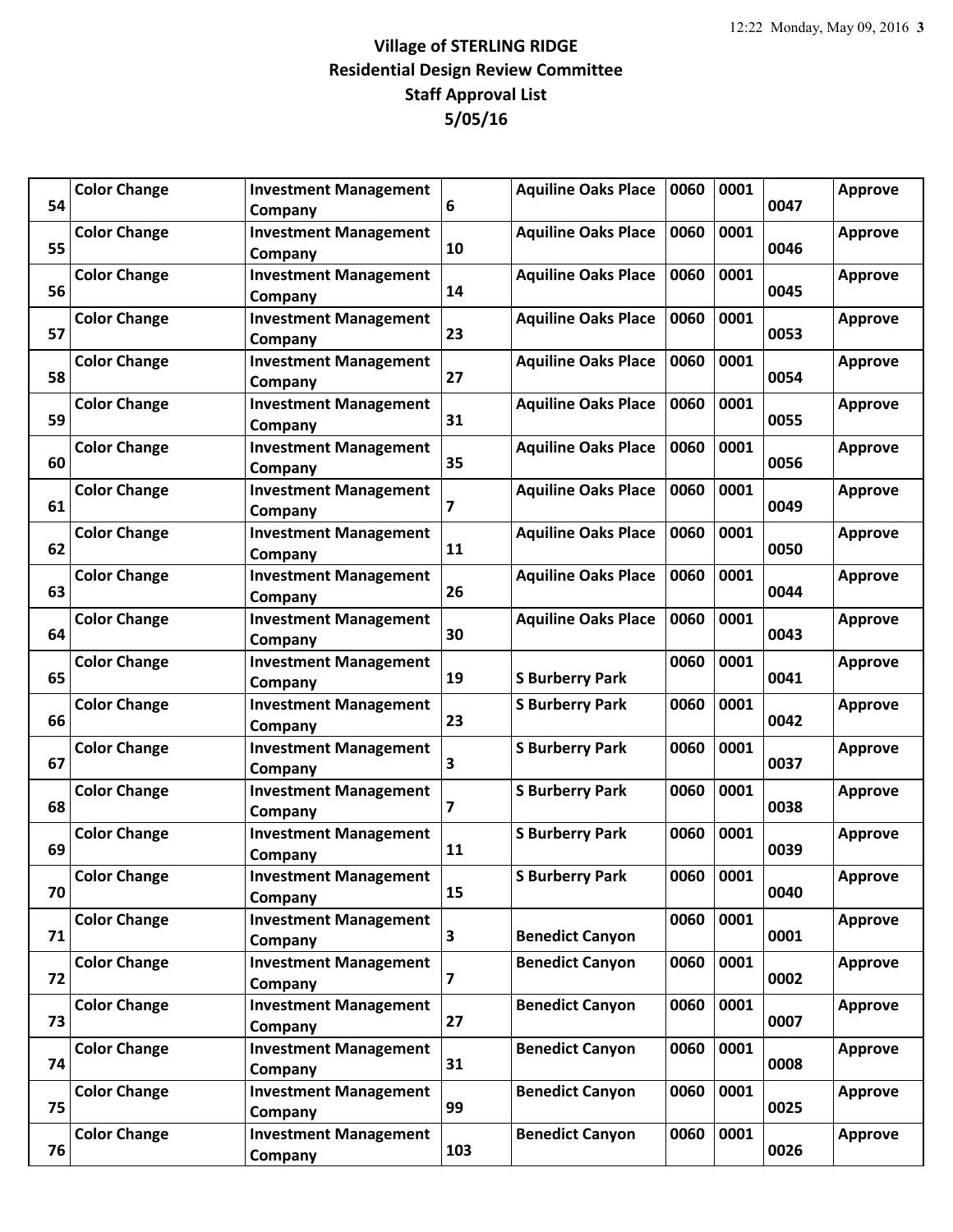| 77 | <b>Color Change</b> | <b>Investment Management</b><br>Company | 123 | <b>Benedict Canyon</b> | 0060      | 0001 | 0031 | <b>Approve</b> |
|----|---------------------|-----------------------------------------|-----|------------------------|-----------|------|------|----------------|
| 78 | <b>Color Change</b> | <b>Investment Management</b><br>Company | 127 | <b>Benedict Canyon</b> | 0060      | 0001 | 0032 | Approve        |
| 79 | <b>Color Change</b> | <b>Investment Management</b><br>Company | 43  | <b>Benedict Canyon</b> | 0060      | 0001 | 0011 | <b>Approve</b> |
| 80 | <b>Color Change</b> | <b>Investment Management</b><br>Company | 47  | <b>Benedict Canyon</b> | 0060      | 0001 | 0012 | <b>Approve</b> |
| 81 | <b>Color Change</b> | <b>Investment Management</b><br>Company | 67  | <b>Benedict Canyon</b> | 0060      | 0001 | 0017 | <b>Approve</b> |
| 82 | <b>Color Change</b> | <b>Investment Management</b><br>Company | 71  | <b>Benedict Canyon</b> | 0060      | 0001 | 0018 | <b>Approve</b> |
| 83 | <b>Color Change</b> | <b>Investment Management</b><br>Company | 91  | <b>Benedict Canyon</b> | 0060      | 0001 | 0023 | <b>Approve</b> |
| 84 | <b>Color Change</b> | <b>Investment Management</b><br>Company | 95  | <b>Benedict Canyon</b> | 0060      | 0001 | 0024 | <b>Approve</b> |
| 85 | <b>Color Change</b> | <b>Investment Management</b><br>Company | 115 | <b>Benedict Canyon</b> | 0060      | 0001 | 0029 | <b>Approve</b> |
| 86 | <b>Color Change</b> | <b>Investment Management</b><br>Company | 119 | <b>Benedict Canyon</b> | 0060      | 0001 | 0030 | <b>Approve</b> |
| 87 | <b>Color Change</b> | <b>Investment Management</b><br>Company | 139 | <b>Benedict Canyon</b> | 0060      | 0001 | 0035 | <b>Approve</b> |
| 88 | <b>Color Change</b> | <b>Investment Management</b><br>Company | 143 | <b>Benedict Canyon</b> | 0060      | 0001 | 0036 | <b>Approve</b> |
| 89 | <b>Color Change</b> | <b>Investment Management</b><br>Company | 19  | <b>Benedict Canyon</b> | 0060      | 0001 | 0005 | <b>Approve</b> |
| 90 | <b>Color Change</b> | <b>Investment Management</b><br>Company | 23  | <b>Benedict Canyon</b> | 0060      | 0001 | 0006 | <b>Approve</b> |
| 91 | <b>Color Change</b> | <b>Investment Management</b><br>Company | 35  | <b>Benedict Canyon</b> | 0060      | 0001 | 0009 | <b>Approve</b> |
| 92 | <b>Color Change</b> | <b>Investment Management</b><br>Company | 39  | <b>Benedict Canyon</b> | 0060      | 0001 | 0010 | <b>Approve</b> |
| 93 | <b>Color Change</b> | <b>Investment Management</b><br>Company | 59  | <b>Benedict Canyon</b> | 0060 0001 |      | 0015 | <b>Approve</b> |
| 94 | <b>Color Change</b> | <b>Investment Management</b><br>Company | 63  | <b>Benedict Canyon</b> | 0060      | 0001 | 0016 | <b>Approve</b> |
| 95 | <b>Color Change</b> | <b>Investment Management</b><br>Company | 83  | <b>Benedict Canyon</b> | 0060      | 0001 | 0021 | <b>Approve</b> |
| 96 | <b>Color Change</b> | <b>Investment Management</b><br>Company | 87  | <b>Benedict Canyon</b> | 0060      | 0001 | 0022 | <b>Approve</b> |
| 97 | <b>Color Change</b> | <b>Investment Management</b><br>Company | 131 | <b>Benedict Canyon</b> | 0060      | 0001 | 0033 | <b>Approve</b> |
| 98 | <b>Color Change</b> | <b>Investment Management</b><br>Company | 135 | <b>Benedict Canyon</b> | 0060      | 0001 | 0034 | <b>Approve</b> |
| 99 | <b>Color Change</b> | <b>Investment Management</b><br>Company | 11  | <b>Benedict Canyon</b> | 0060      | 0001 | 0003 | <b>Approve</b> |